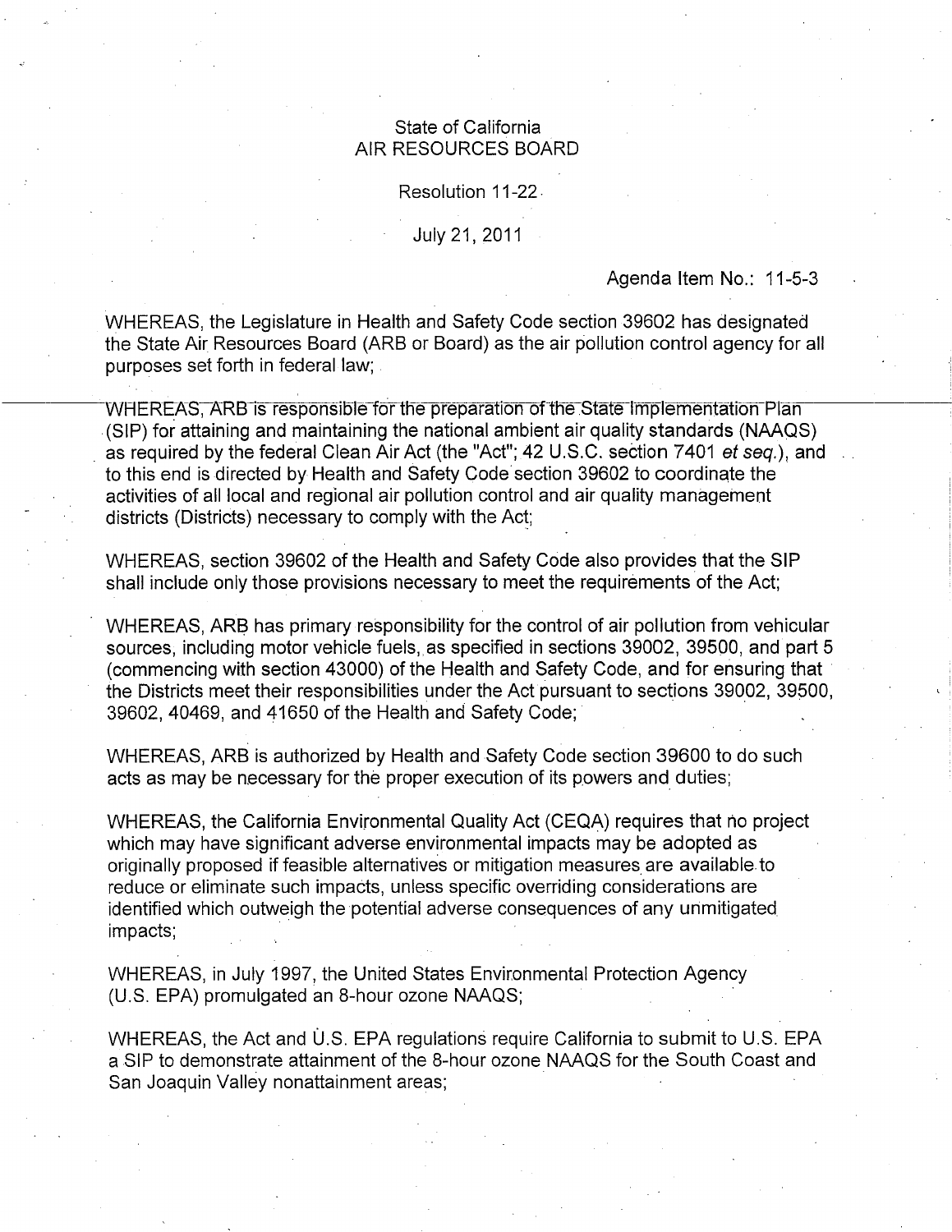Resolution 11-22

WHEREAS, the Air Resources Board's State Strategy for California's 2007 State Implementation Plan (State Strategy) relies on emission reductions from already adopted State control programs and expected reductions from proposed new State measures;

WHEREAS, the State's SIP commitments in the State Strategy consist of several components including a commitment to achieve all the reductions necessary to meet the SIP attainment target in the attainment year;

WHEREAS, the State Strategy identifies emission targets by pollutant with each target equal to the emission levels needed to demonstrate attainment;

WHEREAS, the State Strategy commits to achieving total aggregate emission reductions from all control measures in the State Strategy; there is no commitment to achieve an emission reduction target for each individual control measure,

WHEREAS, for 8-hour ozone nonattainment areas designated as extreme, section 182(e)(5) of the Act allows ozone SIPs to include a long-term strategy for identifying and implementing advanced technology measures;

WHEREAS, ARB has determined that the State Strategy will meet aggregate emission reduction commitments for the 8-hour ozone SIPs in the South Coast and San Joaquin Valley;

WHEREAS, on November 16, 2007, ARB submitted the adopted State Strategy to U.S. EPA as a revision to the California SIP;

WHEREAS, in 2007 ARB approved 8-hour ozone SIPs for the South Coast Air Basin and the San Joaquin Valley;

WHEREAS, in 2007 and 2008, ARB adopted regulations for 10 measures that were identified in the 2007 State Strategy and three regulations that will achieve ozone precursor reductions that were not identified as specific measures at the time the State Strategy was adopted;

WHEREAS, in 2009 ARB adopted a Status Report and SIP Revision that reflected implementation of the State Strategy in 2007 and 2008, made changes to the long-term strategy commitment, and made other clarifying changes to the State Strategy to aid U.S. EPA in its approval of California's SIP revision;

WHEREAS, the 2009 Status Report and SIP Revision contained a commitment that ARB would revise the 2007 State Strategy as may be appropriate and submit any revisions to U.S. EPA as a SIP revision;

WHEREAS, in 2009 and 2010, ARB continued its implementation of the 2007 State Strategy;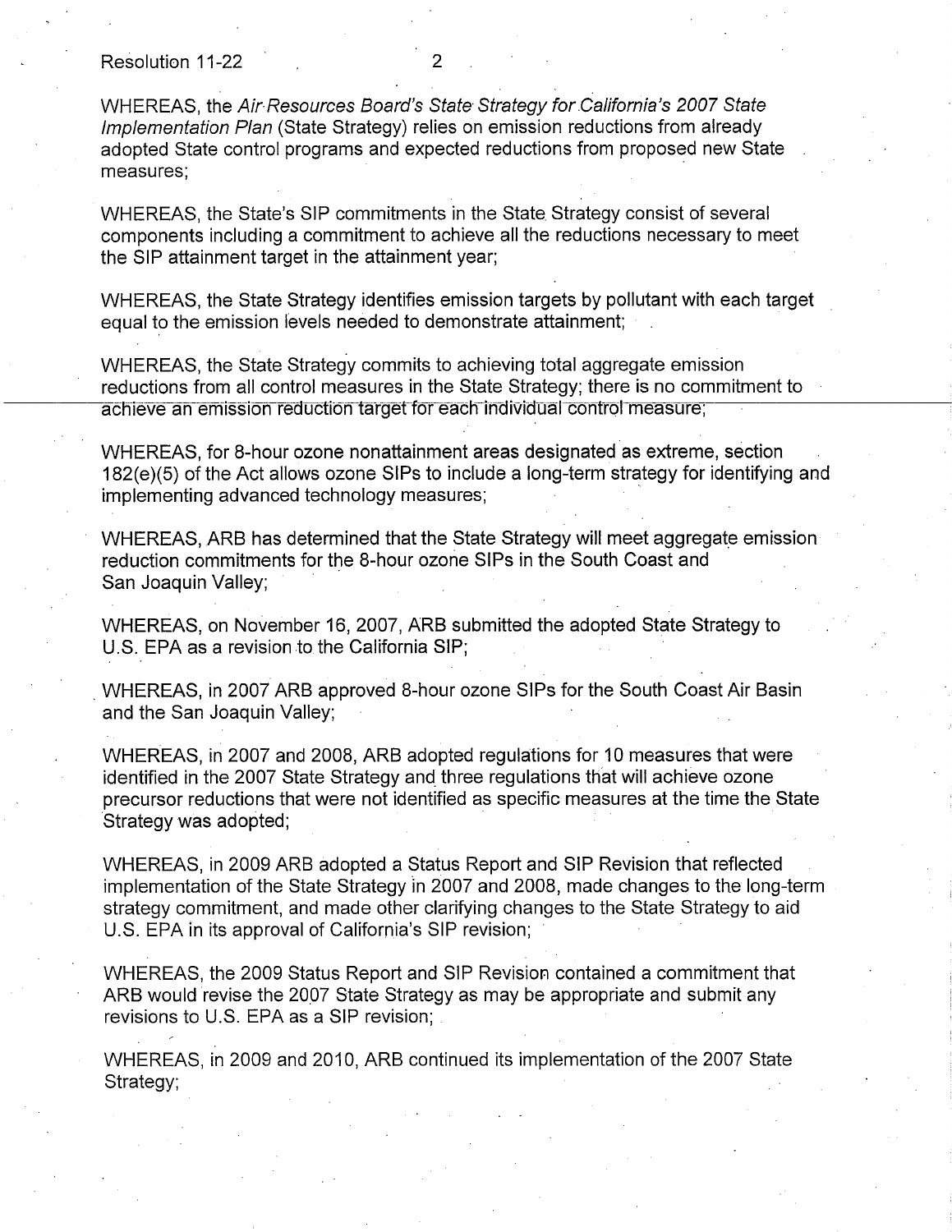#### Resolution 11-22 3

WHEREAS, on May 18, 2011, ARB adopted revisions to the PM2.5 rulemaking calendar, reasonable further progress milestones (RFP), and transportation conformity budgets (2011 PM2.5 SIP revision) to account for recent regulatory actions and recessionary impacts on emissions that occurred after the South Coast and San Joaquin Valley PM2.5 SIPs were adopted;

WHEREAS, section 110(1) of the Act and title 40 C.F.R. section 51. 102 requires that one or more public hearings, preceded by at least 30 day notice and opportunity for public review, must be conducted prior to the adoption and submittal to U.S. EPA of any SIP revision;

WHEREAS, on June 20, 2011, ARB staff circulated for public review a Staff Report entitled Proposed 8-hour Ozone State Implementation Plan Revisions and Technical Revisions to the PM2.5 State Implementation Plan Transportation Conformity Budgets for the South Coast and San Joaquin Valley Air Basins (Staff Report) which included revisions for ozone similar to the 2011 PM2.5 SIP revision;

WHEREAS, the San Joaquin Valley 2007 8-hour ozone SIP modeling demonstrated the need for a 75 percent reduction in NOx emissions from estimated NOx emission levels of 642 tons per day in 2002, based on U.S. EPA modeling guidance using a relative reduction factor calculation;

WHEREAS, ARB staff has evaluated the impacts of the emission inventory improvements in the San Joaquin Valley and has concluded that based on an evaluation of the modeling results, a 72 percent reduction in NOx emissions from the new baseline would achieve the SIP attainment emissions target;

WHEREAS, comprehensive new modeling would remove the uncertainty regarding the percentage of reductions needed for attainment;

WHEREAS, the 75 percent reduction in NOx emissions established in the 2007 SIP represents an upper bound of the reductions needed for attainment;

WHEREAS, in the 2007 SIP ARB committed to develop and adopt any necessary SIP updates;

WHEREAS, ARB commits to update the 2007 SIP air quality modeling to reflect the emissions inventory improvements and any other new information by December 31, 2014, or the date by which SIPs are due for the expected revision to the federal 8-hour ozone standard, whichever is earlier;

WHEREAS, the Board reaffirms the 2007 State Strategy commitment to achieve all emission reductions that are necessary to provide for attainment;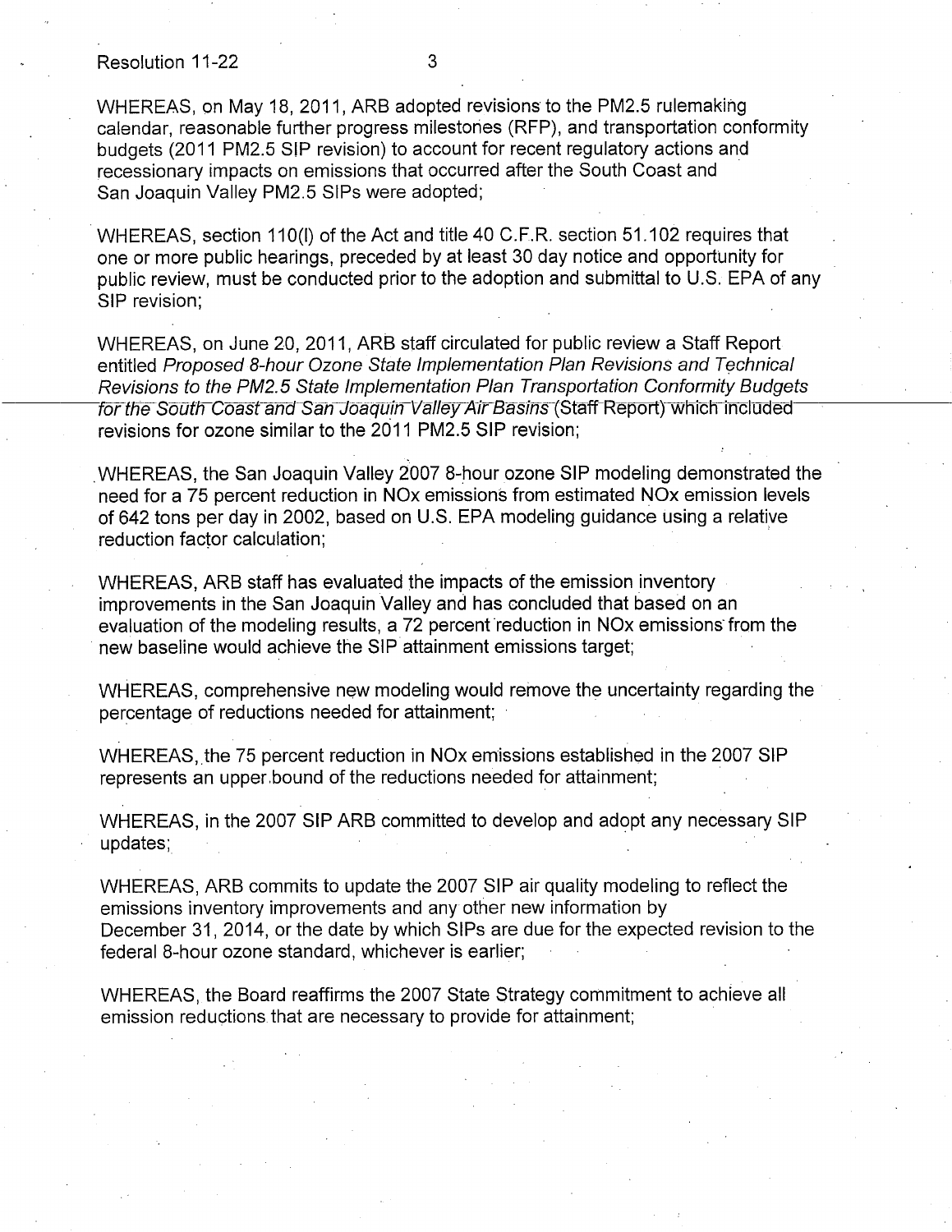WHEREAS, the proposed SIP Revision:

- 1. Updates the RFP tables and associated reductions for contingency purposes to reflect the impact of the recession and recent changes to the in-use heavy-duty truck and off-road equipment regulations;
- 2. Updates ARB's Rulemaking Calendar for the cleaner in-use agricultural equipment measure, with an action date of 2013, consistent with the updated calendar for the remaining ozone measures updated in the 2011 PM2.5 SIP revision;
- 3. Updates the transportation conformity budgets applicable to the 8-hour ozone standard for the South Coast and San Joaquin Valley, consistent with emission levels in the revised RFP tables, and in response to ARB action amending the truck and bus regulation;
- 4. Updates the long-term strategy commitment to identify and implement advanced technologies to reduce ozone-forming emissions in the State Strategy along with a commitment by the State to develop, adopt, and submit contingency measures by 2020 if advanced technology measures do not achieve planned reductions;
- 5. Makes minor technical changes to update the transportation conformity budgets from the 2011 PM2.5 SIP revision;

WHEREAS, in consideration of the proposed SIP Revision and the written and oral testimony presented by the public, industry, and government agencies, the Board finds that:

- 1. The proposed SIP Revision meets the applicable requirements established by the Act and U.S. EPA regulations;
- 2. The Board certifies pursuant to 40 C.F.R. section 51.102 that the proposed SIP Revision meets the notice and public hearing requirements specified in 40 C.F.R. section 51.102;
- 3. The proposed SIP Revision will not result in any significant adverse environmental impacts for the reasons identified in Appendix E to the Staff Report;

WHEREAS, sections 39515 and 39516 of the Health and Safety Code provide that any duty may be delegated to the Board's Executive Officer as the Board deems appropriate;

WHEREAS, Board regulations provide that prior to taking final action on any proposal for which significant environmental issues have been raised, the decision maker shall approve a written response to each such issue;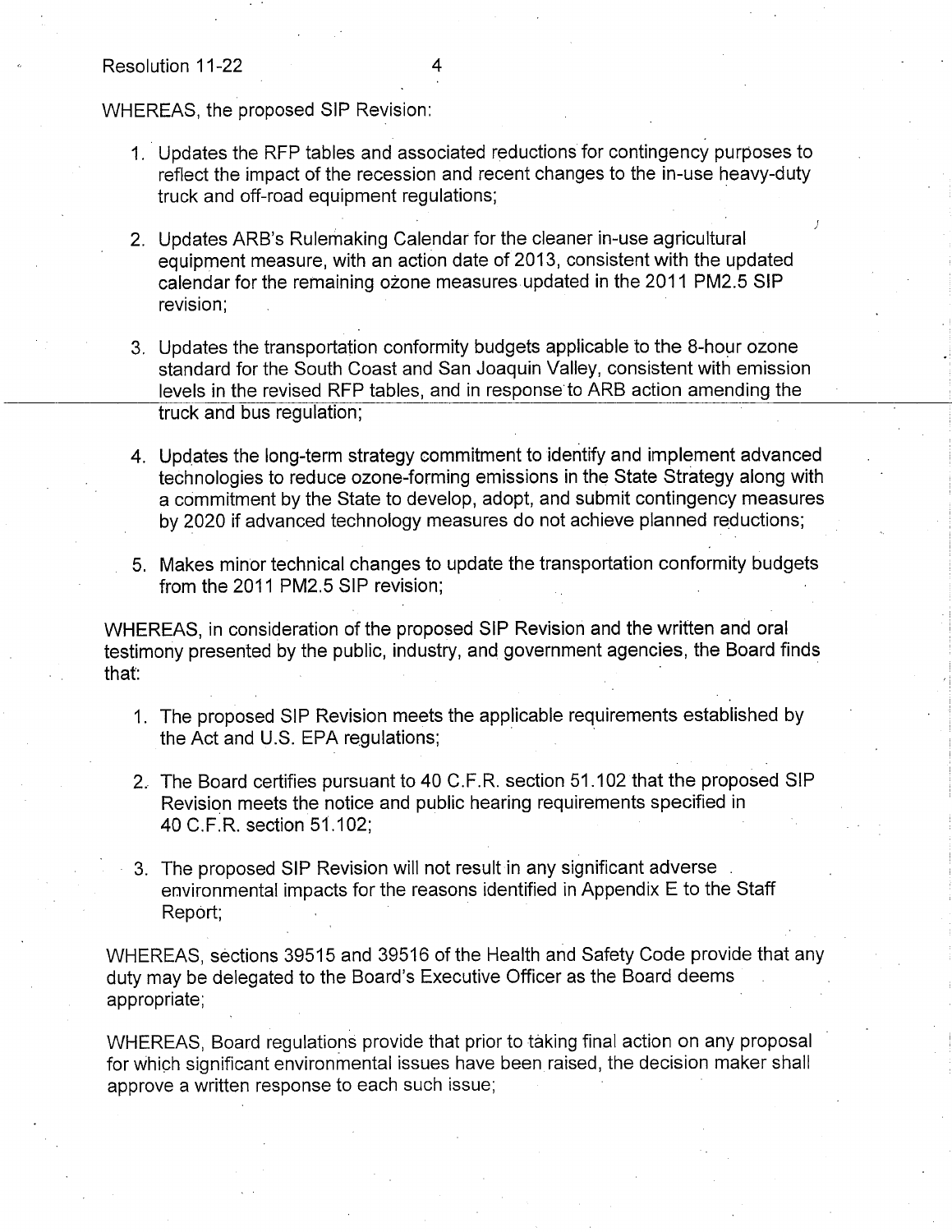Resolution 11-22 5

WHEREAS, the Executive Officer is the decision maker for the purposes of title 17, California Code of Regulations (CCR), section 60007;

NOW, THEREFORE, BE IT RESOLVED that the Board directs the Executive Officer to take the following actions regarding the proposed SIP Revision, as set forth in Attachment A to this resolution (Appendix A to the Staff Report):

- 1.. The Executive Officer shall evaluate any comments received during the public comment period that raise significant environmental issues (if any), and prepare and approve written responses as required by CEQA and ARB regulations under its certified regulatory program (title 17, CCR, section 60007).
- 2. If after reviewing the public comments, the Executive Officer determines that the proposed SIP Revision could result in one or more significant adverse environmental impacts, the Executive Officer shall determine whether there are feasible alternatives or mitigation measures that could be implemented to reduce or eliminate any such adverse environmental impacts, and shall make findings as required by Public Resources Code section 21081.
- 3. The Executive Officer shall take final action to adopt the SIP Revision set forth in Attachment A to this Resolution, with any modifications that are necessary to ensure that all feasible mitigation measures or feasible alternatives that would substantially reduce any significant adverse environmental impacts have been incorporated into the final action.
- 4. The Executive Officer shall submit the adopted SIP Revision to U.S. EPA for approval, along with other appropriate supporting documentation.
- 5. The Executive Officer shall work with U.S. EPA and take appropriate action to resolve any completeness or approvability issues that may arise regarding the proposed SIP Revision.

I hereby certify that the above is a true and correct copy of Resolution 11-22, as adopted by the Air Resources Board.

Mary Alice Morency, Clerk of the Board